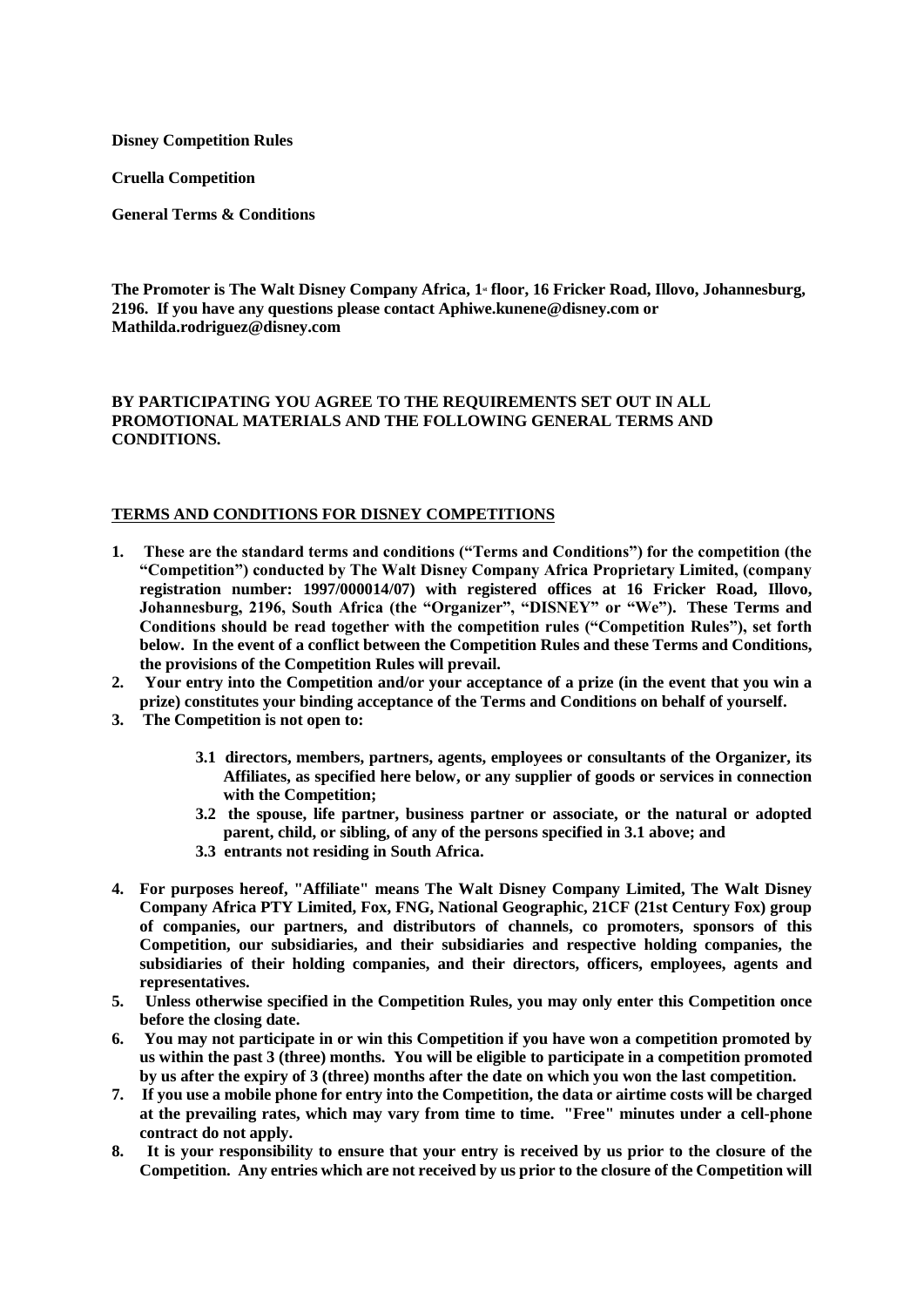**not be eligible to participate, regardless of the reason for the late entry. We and our Affiliates are not responsible for any entries which are not received by us, in the format described in the Competition Rules, whether timeously or at all, regardless of the cause thereof. Without limitation, we and our affiliates are not responsible for any problems or technical malfunction of any telephone network or lines, computer on-line systems, servers, or providers, computer hardware or software failure or malfunction, traffic congestion (whether physical, or on the Internet, telephone lines or at any service provider, website or other device or medium), or any combination thereof, or any other technical or other problems.**

- **9. We and our Affiliates are not responsible for any injury or damage to your or any other person's property including but not limited to, computer, mobile telephone or other device used by you to enter into, or obtain any materials related to, the Competition.**
- **10. It is your responsibility to ensure that any information which you provide to us is accurate, complete and up to date.**
- **11. Any costs or expenses which you may incur other than in respect of those items specifically included in a prize are for your own account. We and our Affiliates will not be responsible for any costs or expenses which you, or your partner (if applicable), incur during and for purposes of your entry into the Competition and your acceptance and/or use of a prize.**
- **12. We and our Affiliates do not make any representations or give any warranties, whether expressly or implied, as to a prize, and in particular, but without limitation, make no representations and give no warranty that –**
	- **12.1 your entry or participation in the Competition will necessarily result in you winning a prize;**
	- **12.2 a prize, or any aspect thereof, will meet your, or, if applicable, your partner's, requirements, preferences, standards or expectations; or**
	- **12.3 a prize, or any aspect thereof, will be satisfactory, punctual, free from defects, safe or reliable.**
- **13. We and our Affiliates will not be responsible for any harm, damage, loss or claim relating to the provision of any element of a prize or any changes to a prize that may be made at any time and you accordingly indemnify us from any claim for loss suffered.**
- **14. Prizes are not transferable and may not be deferred, changed or exchanged for cash or any other item.**
- **15. You may not win a prize if it is unlawful for us to supply such a prize to you. If you do win such a prize, you will forfeit it.**
- **16. You must possess whatever documents and permissions that may be required in order to accept and use a prize, which documents and permissions must remain valid in such minimum form and for such minimum period after the prize date as may be required by the relevant authorities.**
- **17. The winners will be notified by means of the contact details provided to us. If we are, or a third party supplier is, unable to contact a winner within one (1) working day or if the winner is unable to collect the prize within 2 (two) days, the winner will forfeit the prize and the Organizer reserves the right to select a new winner under the same conditions. By entering this Competition you consent to your personal data being transferred to DISNEY and its Affiliates for prize fulfilment only. The data protection policy is available at the following link[:](https://disney.co.za/com/info/privacy-policy) [https://disney.co.za/com/info/privacy-policy.](https://disney.co.za/com/info/privacy-policy)**
- **18. We may invite you to be present when the prize winners are determined or announced, to participate in any of our marketing activities, to appear in person in the electronic media and/or the print media, and/or to endorse, promote or advertise any of our goods or services, for which no fee, royalty or other compensation will be payable. You may decline such an invitation.**
- **19. We may publish names of the participants and winners on any of our communication platforms.**
- **20. We may use, exploit, show, edit and modify the videos and the pictures you will send in occasion of the Competition, without any fee to be charged to the Organizer and/or its Affiliates. Therefore, by entering this Competition you hereby expressly assign the Organizer and/or its Affiliates the right to use your name, image, voice and performance included in the videos or pictures sent to the Organizer, worldwide, in perpetuity and for free for the promotion of the Competition.**
- **21. We may require you to provide us with such additional information and documentation as we may reasonably require processing, confirming and facilitating your acceptance and/or use of a**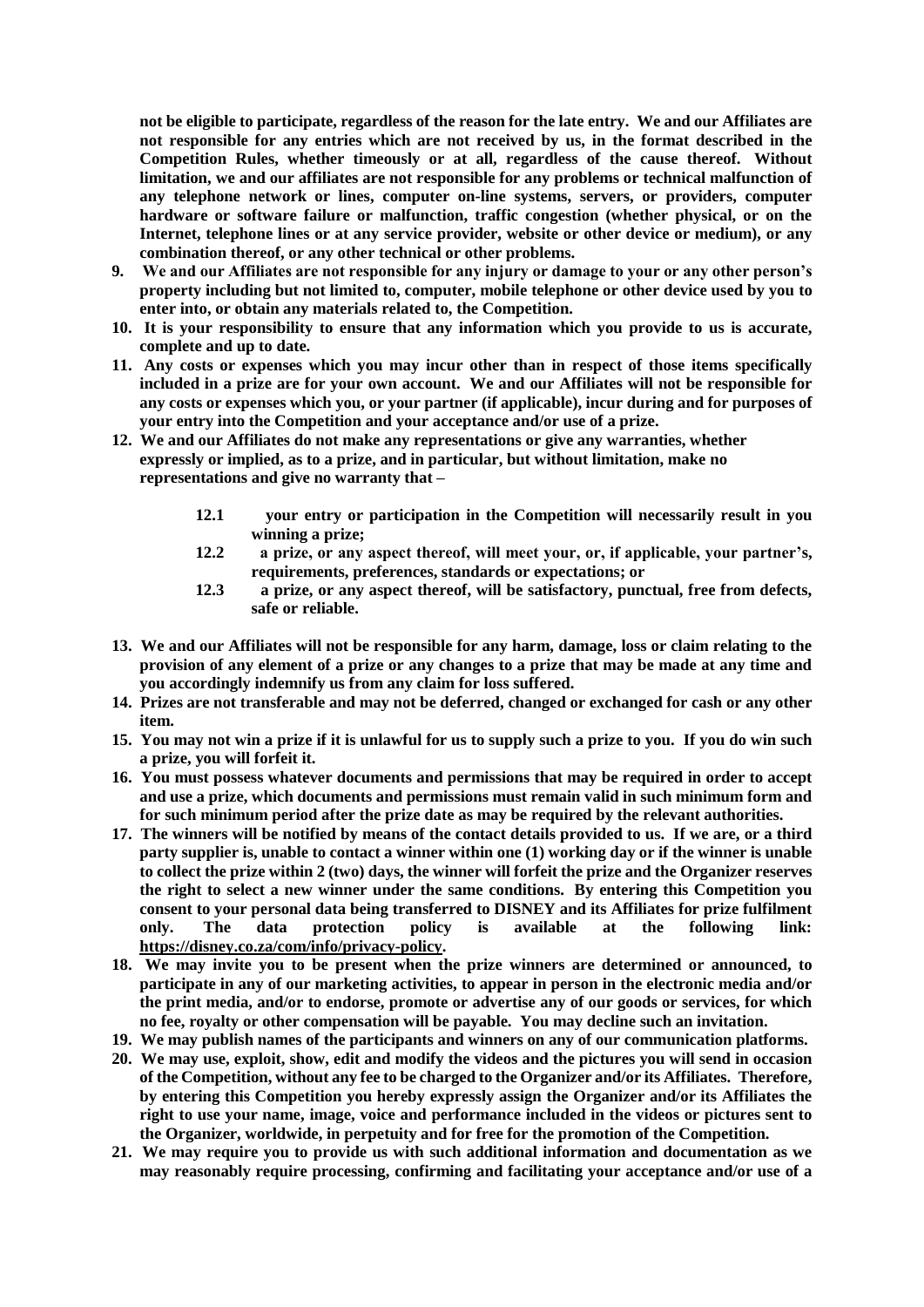**prize. If you refuse to provide us with the requested information or documentation within 1 (one) day, you will forfeit the prize.**

- **22. In the event that you win a prize provided by a third party supplier, the supplier will contact you to arrange the collection thereof. In this regard, you must collect the prize at the time and date arranged with the supplier of the prize. All correspondence regarding the prize must be directed at the supplier of the prize. DISNEY will not be responsible for any further correspondence, harm, damage, loss or claim relating to the provision of any element of the prize.**
- **23. We and our third party suppliers, as the case may be, reserve the right to vary, postpone, suspend, or cancel the Competition and any prizes, or any aspect thereof, without notice at any time, for any reason which we deem necessary. In the event of such variation, postponement, suspension or cancellation, you agree to waive any rights, interests and expectations that you may have in terms of this Competition and acknowledge that you will have no recourse against us, our Affiliates and third party suppliers.**
- **24. You agree that your participation in the Competition, and your acceptance and/or use of a prize, or any aspect thereof, is at your own risk.**
- **25. We and our Affiliates will not be responsible, and disclaim all liability, for any loss, liability, injury, expense or damage (whether direct, indirect, incidental, punitive or consequential) of any nature, whether arising from negligence or any other cause, which is suffered by your participation in the Competition or the acceptance and/or use by you, of any prize, or by any action taken by us or any of our Affiliates in accordance with the Terms and Conditions. In the event that liability cannot be excluded in law, any claim for damages shall be limited to direct damages and shall not exceed R 20 000.00 (twenty thousand Rand).**
- **26. You, and in the event of your death, your family, dependants, heirs, assignees or any other beneficiaries of your estate, indemnify and hold us and our affiliate harmless against any claim by you, or your partner (if applicable), (whether direct, indirect, incidental, punitive or consequential) of any nature, whether arising from negligence or any other cause, relating to any injury, loss, liability, expense and/or damage which you may suffer, howsoever arising, in relation to your entry into this Competition and/or acceptance and/or use by you of a prize.**
- **27. You acknowledge that the acceptance and use of a prize is subject to the provision that –**
	- **27.1 all of the Terms and Conditions will apply to you, and you agree to be bound and comply, and will continue to comply, therewith;**
	- **27.2 you indemnify and hold us and our Affiliates harmless against any claim or any third party in the event that you suffer any loss or damage pursuant to your acceptance and/or use of a prize.**
- **28. If you fail to comply with any of the Terms and Conditions, then without prejudice to any other remedy which we may have, –**
	- **28.1 you will be automatically disqualified and you will forfeit the prize/s (in the event that you have already won a prize);**
	- **28.2 you will pay us for any loss or damage incurred by us directly or indirectly as a result of your (or, if applicable, your partner's) noncompliance, including all of our legal costs (including attorney and own client costs) which we may incur in taking any steps pursuant to your (or your partner's) non-compliance; and**
	- **28.3 you indemnify and hold us and our Affiliates harmless against any claim by any person, (whether direct, indirect, incidental, punitive or consequential) of any nature, whether arising from negligence or any other cause, relating to any death, injury, loss and/or damage which may be suffered howsoever arising in relation to your failure (or that of your partner, if applicable) to comply therewith.**
- **29. The Competition is governed by all applicable laws, regulations, governmental rules, guidelines and codes relating to bribery and corruption, including without limitation applicable Foreign Corrupt Practices Act legislation, US Securities and Exchange Commission legislation and OECD Convention legislation, and by entering into the Competition, you acknowledge that you shall not, nor shall any person on your behalf, directly or indirectly offer or give (or agree to offer or give) any gift, benefit, entertainment or other consideration to any person which is intended to induce**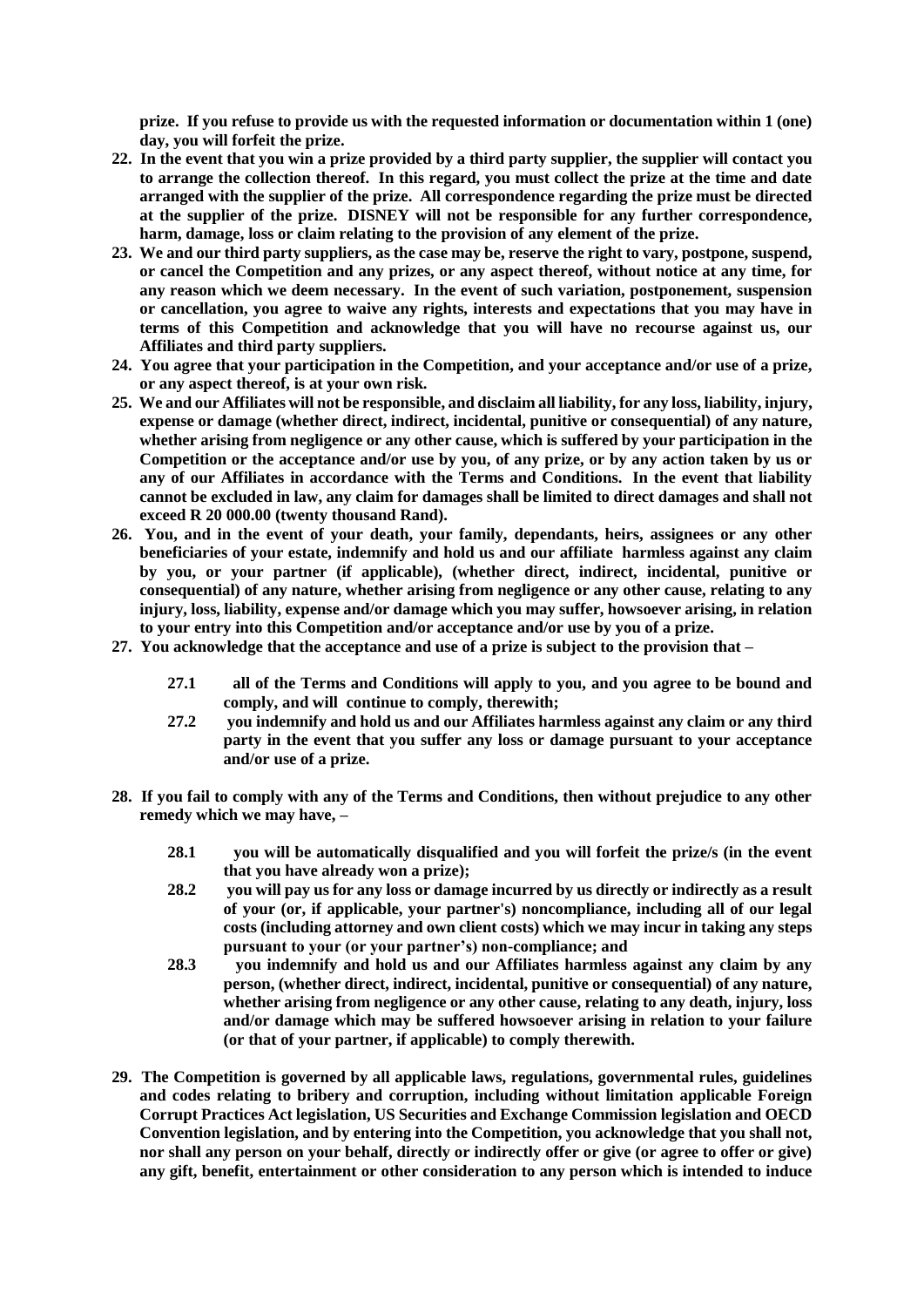**or encourage, or which has the effect of inducing or encouraging, to breach any duties or obligations of that person. You must also ensure that you do not, directly or indirectly, receive or agree to receive any gift, benefit, entertainment or other consideration from any person which is intended to induce or encourage, or which has the effect of inducing or encouraging, such person to breach any duties or obligations the person owes to the Organizer or any of its Affiliates or (as the case may be) the person acting on your behalf owes to you.** 

- **30. These Terms and Conditions will be construed, interpreted and enforced in accordance with the laws of contract and dispute resolution in the Republic of South Africa.**
- **31. The Organizer's decision on any matter concerning the Competition and/or arising out of these Terms and Conditions is final and binding on you, and no correspondence will be entered into.**

**Competition Rules: As set out below:**

**32. These Competition Rules will be construed, interpreted and enforced in accordance with the laws of the Republic of South Africa.**

| How to enter:                    | Fans have to comment on their favourite moment from Disney's Cruella in the<br>comments section of the Facebook post. Then they have to tag a friend and also<br>share the post to be eligible to enter |
|----------------------------------|---------------------------------------------------------------------------------------------------------------------------------------------------------------------------------------------------------|
| <b>Start Date and</b><br>Time:   | 18 June 2021 at 12H00                                                                                                                                                                                   |
| <b>Closing Date</b><br>and Time: | 2 July 2021 at 12H00                                                                                                                                                                                    |
| Notification<br>Date:            | Winners will be notified by close of business on 2 July 2021                                                                                                                                            |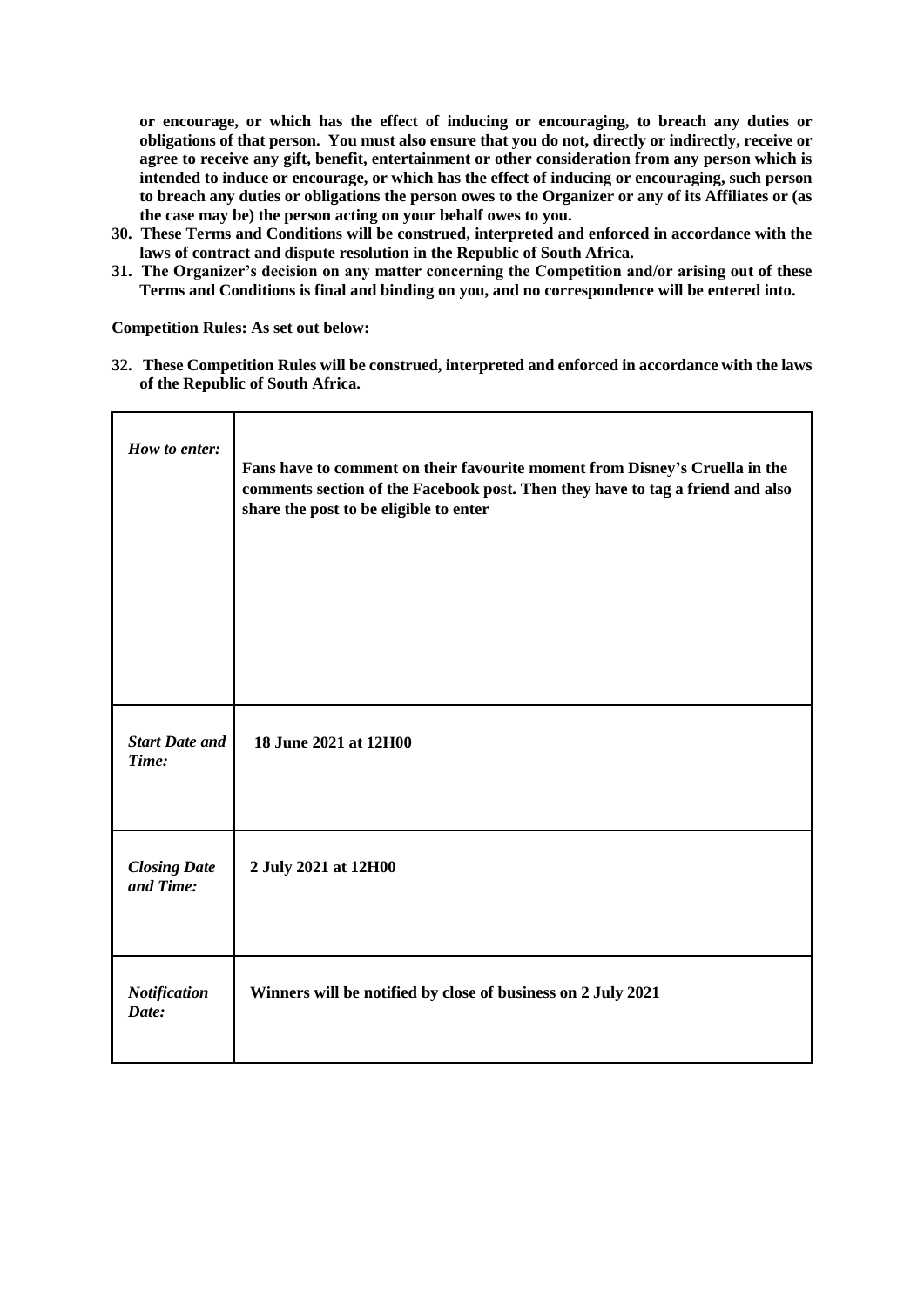| Response<br>Date                     | 5 July 2021 at 23H00                                                                                                                                                                                                                                                                                                                                                                                   |
|--------------------------------------|--------------------------------------------------------------------------------------------------------------------------------------------------------------------------------------------------------------------------------------------------------------------------------------------------------------------------------------------------------------------------------------------------------|
|                                      | The Winner will receive confirmation that they have won the Prize on the<br>Notification Date (set out above) by message sent from Disney Africa via<br>Facebook Messenger. Winner(s) must follow the prompts in the message by the<br>Response Date and Time in order to successfully claim their Prize.                                                                                              |
|                                      | If no response is received by Response Date then the Prize shall be forfeited<br>and Disney Africa reserves the right to award the Prize to a substitute winner<br>and shall have no liability in respect of the entry initially selected.                                                                                                                                                             |
|                                      | Disney's decision is final and no correspondence will be entered into.                                                                                                                                                                                                                                                                                                                                 |
| <b>Entry</b><br><b>Restrictions:</b> | You must be 13 (thirteen) years or older to enter and be sure to have your<br>parent/guardian's permission to do so ("Age Group").<br>You must be a resident of South Africa ("Resident").                                                                                                                                                                                                             |
| Prize details:                       | Prize:                                                                                                                                                                                                                                                                                                                                                                                                 |
|                                      | There will be five (5) Winners that will be chosen at random, each will stand to<br>win one (1) Prize, comprising of Cruella inspired hamper including a notepad,<br>umbrella, wallet and hoodie.<br><b>RESTRICTIONS</b><br>Prize is subject to Disney verifying the entry, the winner(s) being eligible for<br>the Prize and meeting all the competition criteria.<br>The Prize is non-transferrable. |
|                                      |                                                                                                                                                                                                                                                                                                                                                                                                        |
| Winner<br>Selection:                 | Winning entries will be selected from all valid and correct entries received by<br>the Close Date and Time.                                                                                                                                                                                                                                                                                            |